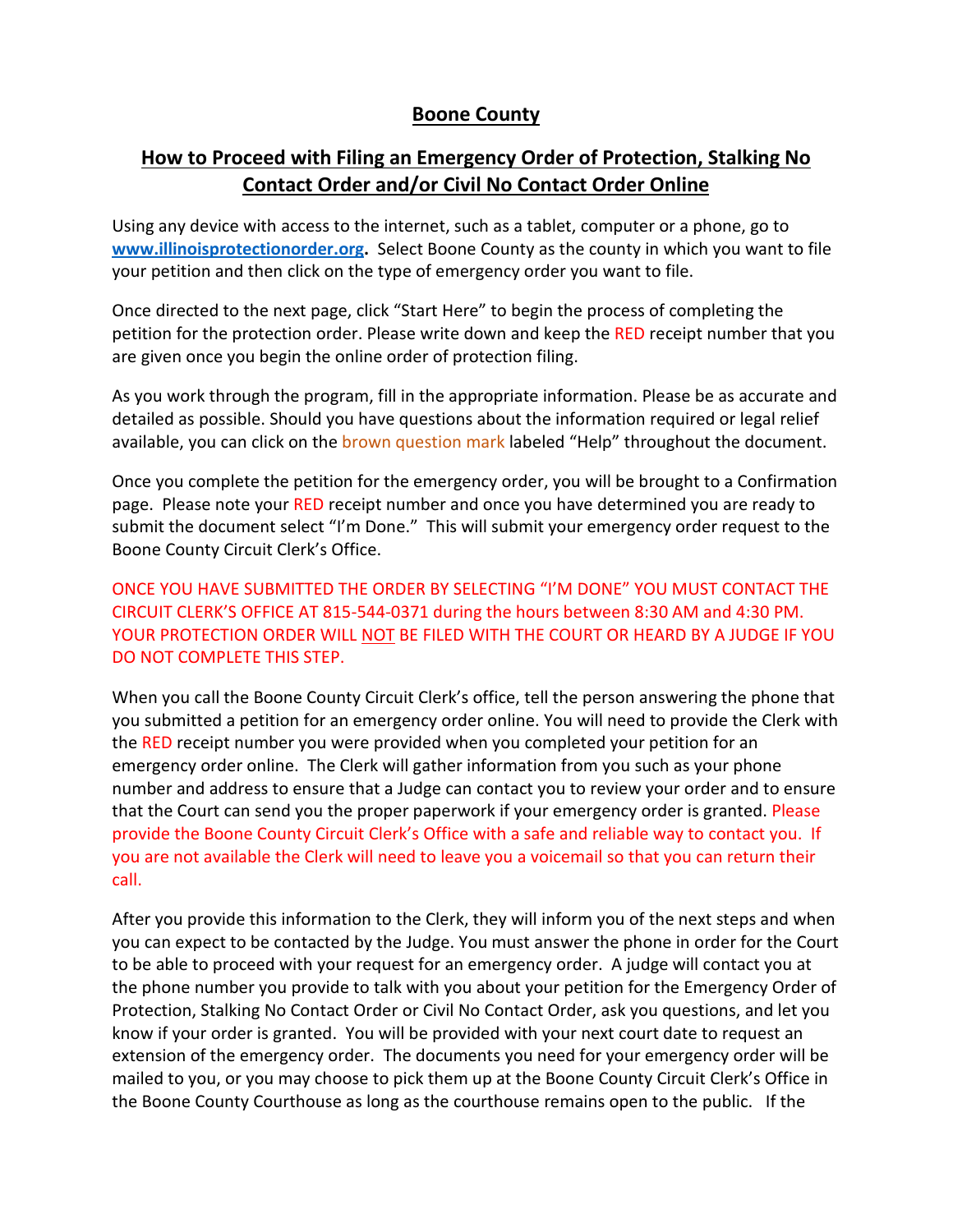person you have requested protection from (the respondent) lives in Boone County, the Boone County Sheriff's Police Department will proceed with serving the appropriate paperwork to the respondent. If the respondent lives in a county other than Boone, you will be given instructions on how to proceed to have the respondent served.

REMEMBER: YOUR EMERGENCY ORDER IS NOT ACTIVE UNTIL IT IS GRANTED BY A JUDGE. YOU MUST CALL THE CLERK AND THEN SPEAK WITH A JUDGE DIRECTLY BEFORE THE PROTECTION ORDER CAN BE PUT INTO EFFECT.

### **Additional Assistance**

If you feel you would like additional guidance with your online request for an emergency protection order, there are organizations who may be able to assist you. Like the courts, local advocacy organizations are modifying their in-person services to ensure the safety of the people they serve, their staff and the public at-large. Please feel to reach out by phone to the following organizations for possible assistance:

| Do you need help filing this petition?<br>If you don't know how to file this petition, please call or visit the website of the following legal agencies.<br>They can provide information to help you file your Order of Protection. |                                                                                                           |
|-------------------------------------------------------------------------------------------------------------------------------------------------------------------------------------------------------------------------------------|-----------------------------------------------------------------------------------------------------------|
| Boone County State's Attorney's<br>Office                                                                                                                                                                                           | $(815)$ 544-0868<br>https://www.boonecountyil.org/department/states-attorney                              |
| Zeke Giorgi Legal Clinic                                                                                                                                                                                                            | (815) 962-9980                                                                                            |
| Prairie State Legal Services                                                                                                                                                                                                        | $(815)$ 965-2134<br>http://www.pslegal.org                                                                |
| Remedies Renewing Lives                                                                                                                                                                                                             | Belvidere Office: 815-544-1866<br>24 hour hotline: (815) 962-6102<br>http://www.remediesrenewinglives.org |
| <b>Rockford Sexual Assault</b><br>Counseling, Inc.                                                                                                                                                                                  | $(815)$ 636-9811                                                                                          |
| Children's Safe Harbor                                                                                                                                                                                                              | $(815)$ 316-7772<br>http://www.childrenssafeharbor.net                                                    |
| Mercyhealth at Home<br>(Abuse in Later Life Assistance)                                                                                                                                                                             | $(815)$ 971- 3550                                                                                         |
| Help Line                                                                                                                                                                                                                           | State of Illinois' Domestic Violence 1-877-TO END DV or 877-863-6338 (Voice) 1-877-863-6339 (TTY)         |
| National Sexual Assault Hotline                                                                                                                                                                                                     | 1-800-656-4673                                                                                            |
| National Domestic Violence Hotline 1-800-799-SAFE (7233)                                                                                                                                                                            |                                                                                                           |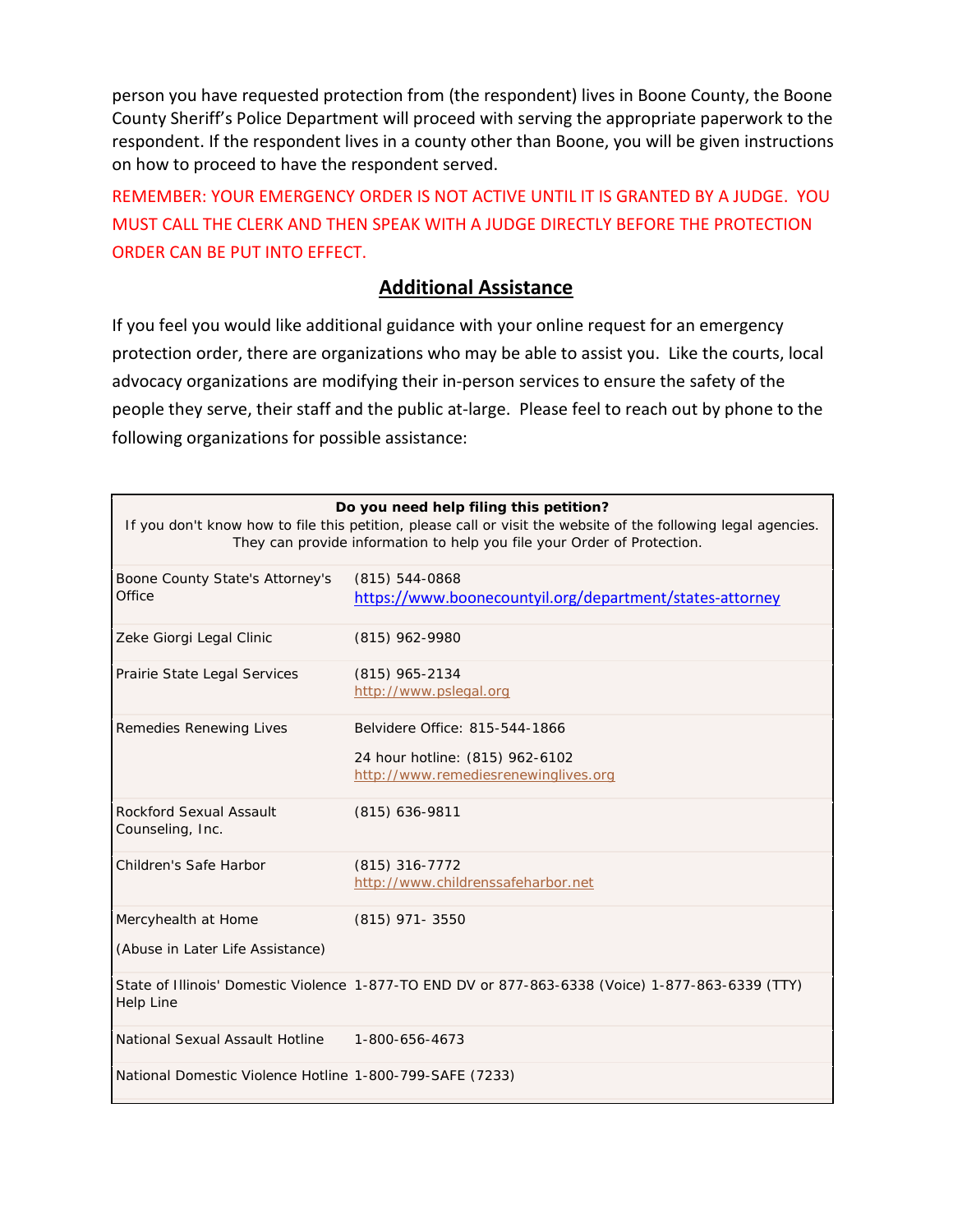## **Information to help determine if you may qualify for an**

## **emergency protection order:**

### **1. Relationship to the Respondent**

The person needing protection is called the "Petitioner" and the "Respondent" is the person that you want protection from. **How are you related to the Respondent?**

 $\Box$  We are married, or we used to be married (husband, wife, spouse).

 $\Box$  We are dating each other, or we used to date (boyfriend, girlfriend, intimate partner).

We have a child together.

 $\Box$  We are family members (parent, child, sibling, step-parent, step-child, or other family relationship).

 $\Box$  We live together, or we used to live together (roommate, housemate, live-in partner).

I have a disability, and the Respondent is my caregiver (personal assistant).

**You must be able to check at least one of these boxes.** An Order of Protection only covers these kinds of domestic relationships.

If you are not related to the Respondent in any of these ways, then you don't qualify for an Order of Protection under the statute. However, you may qualify for a different kind of civil order such as a:

- Civil No Contact Order: If you were sexually assaulted, **call Rockford Sexual Assault Counseling at 815-636-9811 .** They may be able to help you get a Civil No-Contact Order.
- Stalking No Contact Order: For other situations, you may qualify for a Stalking No Contact Order.

Please follow the procedures listed above for the filing of a Civil No Contact or Stalking No Contact Order.